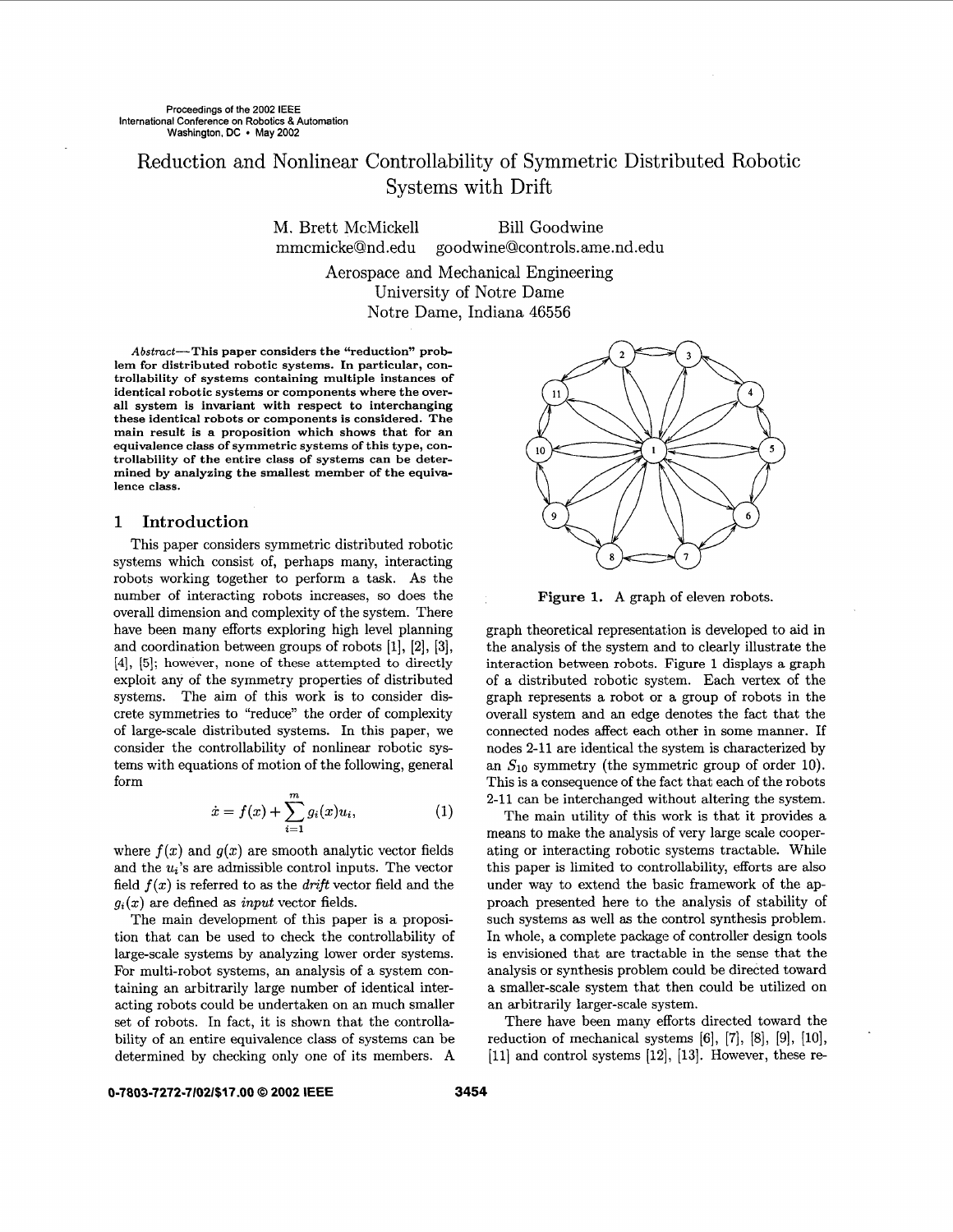<span id="page-1-0"></span>suits are directed toward cases of Lie group symmetries. In contrast, this paper considers discrete symmetries. Distributed control systems has also been given much attention **[14], [15], [16], [17], (181, [19];** however, these results are typically limited to linear systems. The method found in **[16]** considers linear systems with time-varying nonlinear connections, but not fully nonlinear systems and the main results in **[17], [18], [19]** are not directed at "reduction" but rather determining the fault tolerance of linear systems. The main result of this paper is an extension of previous work **[20],** which is limited to driftless systems. This work is also closely related to decentralized systems **[21], [22], [23].** Again, however, the results in these references are limited to linear systems.

The remainder of this paper is organized **as** follows. Section **2** develops a graph theoretic description of nonlinear distributed system with drift, defines the notion of vector field equivalence, which leads to the definition of symmetric systems. Using the symmetry group of a system naturally defines an entire equivalence class of symmetric systems. Section **3** provides a brief **re**view of controllability and accessibility for nonlinear distributed systems and presents the main result of the of the paper. This is followed by an illustrative example in Section **4.** Section **5** gives **'a** brief summary of the results and a description of future work.

# **2 Symmetric Distributed Robotic Syst ems**

This section presents the definitions and notation used in our analysis of nonlinear distributed robotic systems. In this section we define vector field equivalence, define symmetric systems and define an equivalence relation between systems of nonlinear distributed robots. From the equivalences relation, an equivalence class is defined for which controllability is maintained.

#### **2.1** Nonlinear Distributed Nonlinear Systems with Drift

We will consider smooth analytic systems of the form

$$
\Sigma: \n\dot{x}_1 = f_1(x) + g_{1,1}(x)u_{1,1} + g_{2,1}(x)u_{2,1} + \cdots
$$
\n
$$
\dot{x}_2 = f_2(x) + g_{1,2}(x)u_{1,2} + g_{2,2}(x)u_{2,2} + \cdots
$$
\n
$$
\vdots
$$
\n
$$
\dot{x}_n = f_n(x) + g_{1,n}(x)u_{1,n} + g_{2,n}(x)u_{2,n} + \cdots,
$$
\n(2)

where *M* is a smooth manifold,  $x \in M$ ,  $f_i$  and  $g_{i,j}$  are smooth vector fields on  $M$ . The notation  $u_{i,j}$  denotes the *j*th control input associated with robot *i* and  $g_{i,j}$ is the associated input vector field. A drift term that is a function of states in node *i* is denoted by  $f_i$ .

It may be the case that the overall system is char-



Figure **2.** Digraph for eight node system.

acterized by limited interaction among the robots, in which case each robot may be only affected by a small subset of other robots. To help provide a clear representation of such distributed robotic systems, we will utilize a graph-theoretic model of the system. Formally, we define a *digraph* of a nonlinear system,  $\Sigma$ , written as  $\mathcal{G}_{\Sigma}$ , to be the pair  $(\mathbf{V}, \mathbf{E})$  consisting of a set of vertices  $V = \{V_1, V_2, \ldots, V_m\}$  and a set of directed edges, denoted by **E,** which are ordered pairs of elements from V. Each vertex  $V_i \in V$ , represents a regular submanifold of the configuration space, *M,*  such that *M* is the Cartesian product of the vertices, *i.e.*,  $M = V_1 \times V_2 \times \cdots \times V_m = \prod_{i=1}^m V_i$ . The edge directed from  $V_i$  to  $V_j$ , denoted  $E_{i,j} = \{V_i, V_j\} \in \mathbf{E}$ , represents the vector fields which map elements of the vertices  $V_i$  and  $V_j$  to the tangent space of  $V_j$ , *i.e.*,

$$
E_{i,j}: V_i \times V_j \mapsto TV_j.
$$

The edge  $E_{i,j}$  is the jth component of the driftless vector fields  $g_{i,k}(x)$  from Equation 2 that multiply the control inputs associated with the node *<sup>i</sup>* and the drift vector field  $f_{i,j}(x_i,x_j)$ , where  $f_i(x)$  =  $\sum_{j=1}^{n} f_{i,j}(x_i, x_j)$ . That is, the  $f_{i,j}(x_i, x_j)$  vector field is composed of the components of  $f_i(x)$  that takes states from node  $V_i$  and  $V_j$  and maps them to  $TV_j$ .

EXAMPLE **2.1** Consider the system,

$$
\Sigma: \quad \dot{x}=f(x)+g_2(x)u_2+\cdots+g_7(x)u_7,
$$

described by,

$$
\begin{bmatrix} \dot{x}_1 \\ \dot{x}_2 \\ \dot{x}_3 \\ \dot{x}_4 \\ \dot{x}_5 \\ \dot{x}_6 \\ \dot{x}_7 \end{bmatrix} = \begin{bmatrix} x_1^2 \\ x_1x_2 + x_3 \\ x_1x_3 + x_4 \\ x_1x_3 + x_4 \\ x_1x_4 + x_5 \\ x_1x_5 + x_6 \\ x_1x_6 + x_7 \\ x_1x_7 + x_2 \end{bmatrix} + \begin{bmatrix} x_2 \\ 1 \\ x_2^2 \\ 0 \\ 0 \\ 0 \\ x_2 \end{bmatrix} u_2 + \dots + \begin{bmatrix} x_7 \\ x_7^2 \\ 0 \\ 0 \\ 0 \\ x_7 \\ 1 \end{bmatrix} u_7
$$

where  $x_i \in V_i$  and each vertex has one associated input  $u_i$  for  $i = \{2, \ldots, 7\}$ . (Note that in general each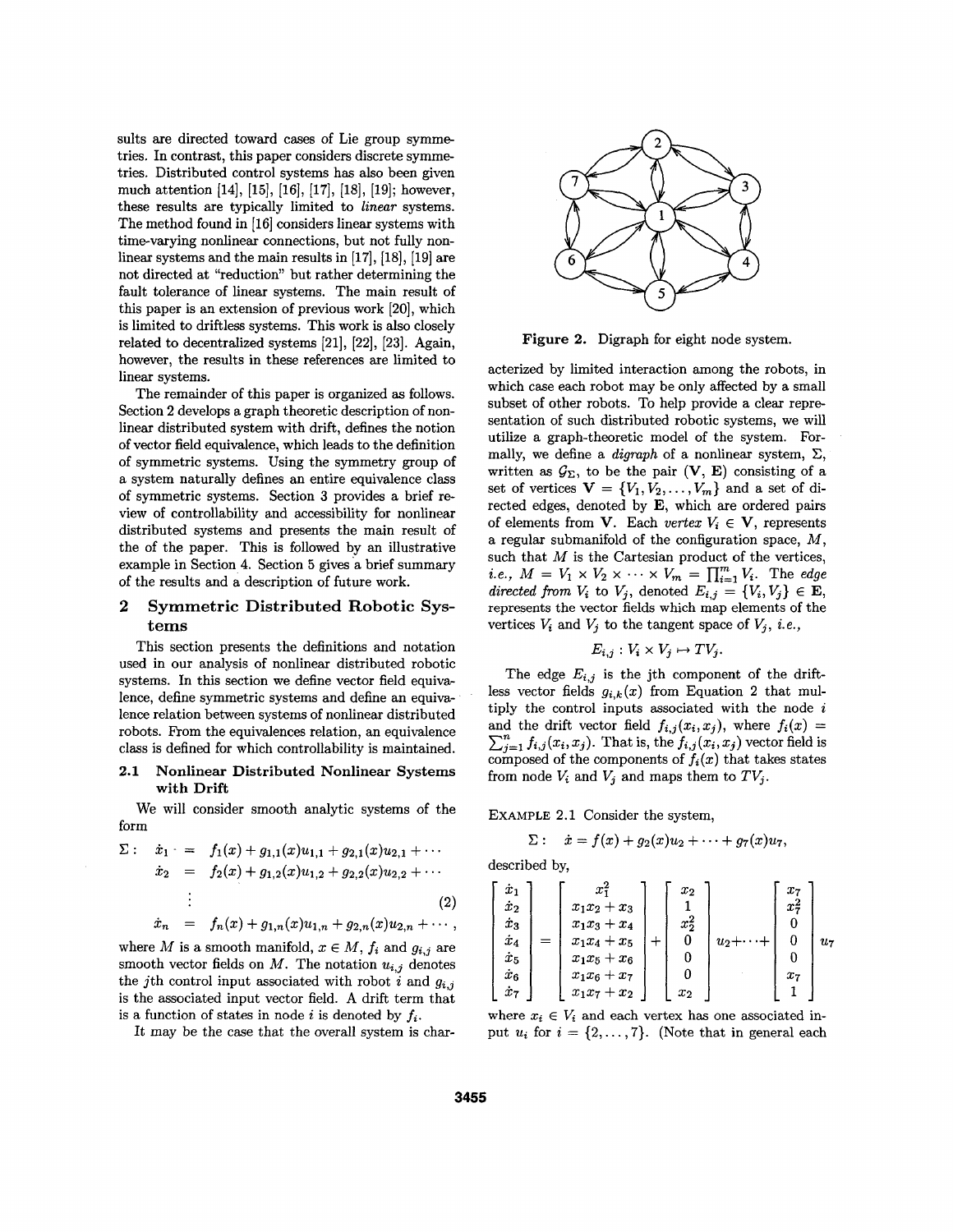vertex can be represent more than one state and **as**sociated with which could be more than one input). [Figure](#page-1-0) 2 displays the digraph of this system. For example,  $f_2(x) = x_1x_2 + x_3$  which can be written as  $f_2(x) = f_{2,1}(x_1,x_2) + f_{2,2}(x_2) + \cdots + f_{2,n}(x_2,x_n)$ , where  $f_{2,1}(x_1,x_2) = x_1x_2, f_{2,2}(x_2) = 0, f_{2,3}(x_2,x_3) = x_3,$ and  $f_{2,4}(x_2,x_4) = \cdots = f_{2,n}(x_2,x_n) = 0$ . Furthermore, the first slot in the vector field  $g_2(x)$  is,  $g_{2,1}(x) = x_2$ , so the in the graphical representation of this system,  $\mathcal{G}_{\Sigma}$ , the edge directed from  $V_1$  to  $V_2$  is given by,

$$
E_{2,1}=f_{2,1}(x)+g_{2,1}(x)u_{2,1},
$$

which is given by,

$$
E_{2,1}=x_1x_2+x_2u_2.
$$

A more rigorous definition of symmetric nodes follows shortly, but at this point note that the vertices  $V_2$  and  $V_7$  are symmetric to the extent that, for example, the way node 2 affects node 3,  $E_{2,3} = x_2^2 u_2$ , is the same as the way node 7 affects node 2,  $E_{2,7} = x_7^2 u_7$ . Because of symmetry, these two nodes can be interchanged without affecting the dynamics of the system. By "interchanged" we mean a physical interchange,  $i.e.,$  if,  $V_2$  and  $V_7$  are interchanged they affect and are affected by their neighbors in the same way that they affect and axe affected by their new neighbors. The goal of this paper is to exploit this type of symmetry to formulate a simpler reduced order analyzes of such systems.

Since it is possible to have multiple inputs associated with one node, it may be necessary to further distinguish edges by representing to which vector field within the subsystem an edge is associated. To do this, a third subscript can be added, *i.e.,* 

$$
E_{i,j,k}: V_i \times V_j \mapsto TV_j.
$$

This edge,  $E_{i,j,k}$  still maps between the same spaces, but the third subscript indicates that it is the jth component of  $g_{i,k}$ . To avoid unnecessary notational complexity, we will often drop the third subscript and use  $E_{i,j}$  to represent the ordered set of vector fields,  $E_{i,j} = \{E_{i,j,1}, E_{i,j,2}, \ldots\}.$ 

Interchanging nodes is more than interchanging vector fields. We introduce notation that will makes interchanging nodes a straightforward process. Let  $\tilde{V}_i = V_i = \{V_{\tilde{i}_1}, V_{\tilde{i}_2}, \ldots, V_{\tilde{i}_n}\}\$  be an ordered set of vertices which are connected to  $V_i$  and directed to the elements of  $\tilde{V}_i$  and let  $\tilde{E}_i = \{E_{i,i_1}, \ldots, E_{i,i_M}\}\$ be an ordered set of edges directed from  $V_i$  to elements of  $\tilde{V}_i$ . The manner in which  $\tilde{V}_i$  and  $\tilde{E}_i$  are ordered is determined by interactions and/or communications between the nodes. To illustrate the use of this notation, consider the system given in Example 2.1. The ordered set of vertices for , *V2,* and *V7*  are  $\tilde{V}_2 = \{V_{\tilde{2}_1} = V_1, V_{\tilde{2}_2} = V_2, V_{\tilde{2}_3} = V_3, V_{\tilde{2}_4} = V_7\}$  and  $V_7 = \{V_{\tilde{7}_1} = V_1, V_{\tilde{7}_2} = V_7, V_{\tilde{7}_3} = V_2, V_4 = V_6\},$  respectively. Furthermore, the corresponding sets of ordered edges are  $E_2 = \{E_{2,2_1} = E_{2,1}, E_{2,2_2} = E_{2,2}, E_{2,2_3} =$  $E_{7,7}, E_{7,\tilde{7}_3} = E_{7,2}, E_{7,\tilde{7}_4} = E_{7,6}$ .  $E_{2,3}, E_{2,\tilde{2}_4} = E_{2,7}$ } and  $\tilde{E}_7 = \{E_{7,\tilde{7}_1} = E_{7,1}, E_{7,\tilde{7}_7} = E_{7,1}$ 

# *2.2* **Symmetric Distributed Nonlinear Systems**

This section defines what it means for a distributed robotic system to be symmetric. Recall, the motivating idea is that there is a subset of individual robots that can be interchanged without changing the dynamics **of**  the system. Mathematically, this will be represented by the fact that vector fields from various nodes will be "equivalent." Since the vector fields directed from different nodes are defined on different spaces, we need a definition of equivalence which is more than just requiring them to be "identical."

**DEFINITION** 2.2: **(VECTOR FIELD EQUIVALENCE)**  Two vector fields,  $g_1$  And  $g_2$  are *equivalent*, denoted  $g_1 \sim g_2$ , if there exists a diffeomorphism,  $\psi : M \mapsto M$ , such that

$$
\psi_*\circ g_1=g_2.
$$

Equivalently, we can define  $E_{i,j} \sim E_{k,l}$  by only considering the jth and lth components of *gi* and *gk,* respectively. Recall the definition of the push forward of a vector field is  $\psi_* q = T \psi \circ q \circ \psi^{-1}$ .

Typically equivalence is related to a permutation of coordinates. Recall that the symmetric group of order  $p!$ , denoted  $S_p$ , is the group of permutations of  $p$  objects. The group  $S_p$  is commonly referred to as the symmetry group. From Example 2.1, the vector fields  $g_2$  and  $g_7$  are equivalent. To see this, let  $\psi$  be the diffeomorphic permutation of states given by

$$
\psi\left([x_1, x_2, x_3, x_4, x_5, x_6, x_7, ]^T\right) = [x_1, x_3, x_4, x_5, x_6, x_7, x_2]^T
$$

then  $\psi_* \circ g_2 = g_7$  since

$$
\psi^{-1}g_2(x)=\left[x_7,1,x_7^2,0,0,0,x_7,\right]^T
$$

$$
\begin{bmatrix} 1 & 0 & 0 & 0 & 0 & 0 & 0 \\ 0 & 0 & 1 & 0 & 0 & 0 & 0 \\ 0 & 0 & 0 & 1 & 0 & 0 & 0 \\ 0 & 0 & 0 & 0 & 1 & 0 & 0 \\ 0 & 0 & 0 & 0 & 0 & 1 & 0 \\ 0 & 0 & 0 & 0 & 0 & 0 & 1 \\ 0 & 1 & 0 & 0 & 0 & 0 & 0 \end{bmatrix} \begin{bmatrix} x_7 \\ 1 \\ x_7^2 \\ 0 \\ 0 \\ 0 \\ x_7 \end{bmatrix} = \begin{bmatrix} x_7 \\ x_7^2 \\ 0 \\ 0 \\ 0 \\ x_7 \\ 1 \end{bmatrix} = g_7.
$$

Using this group, we can now define a symmetric distributed system as follows.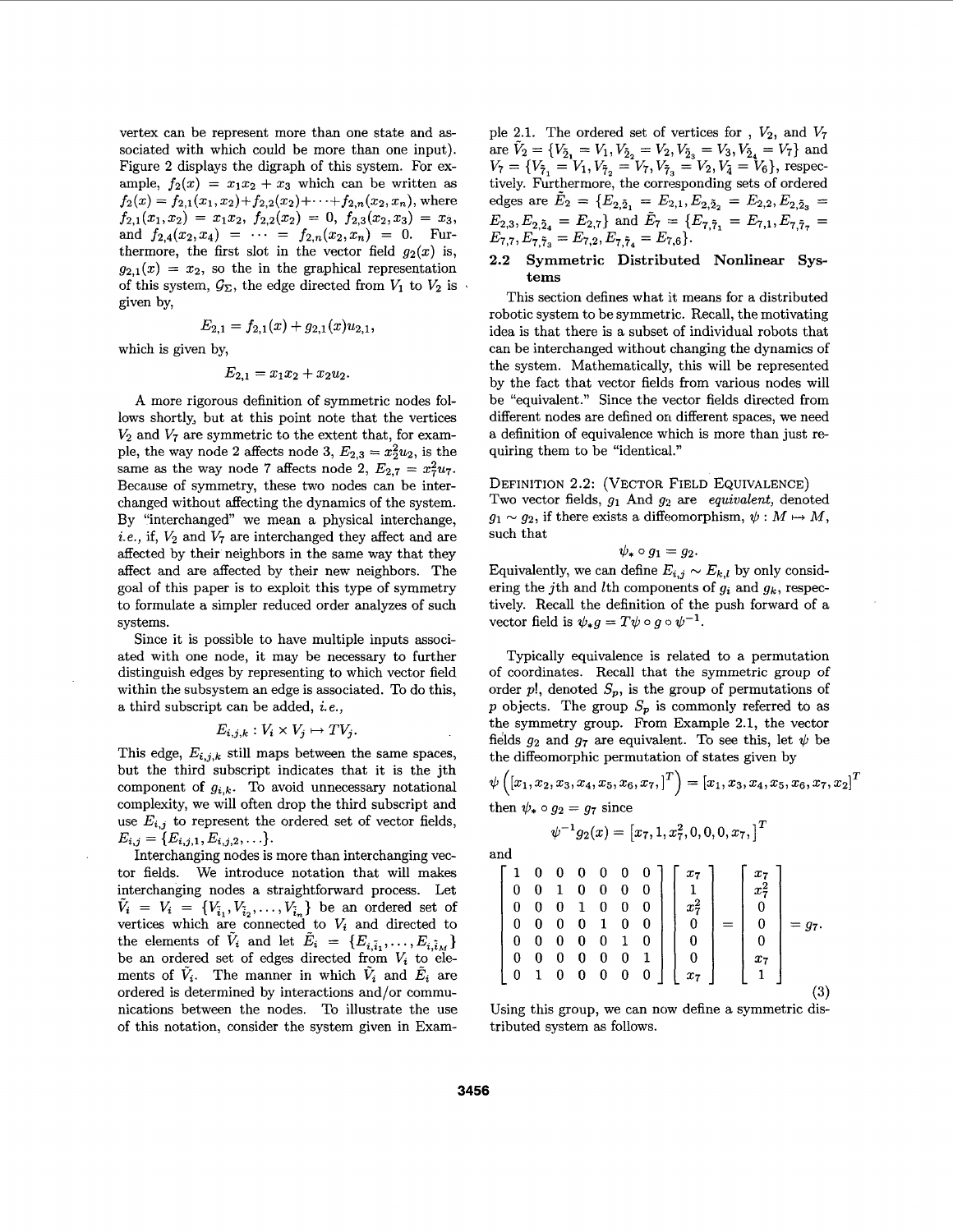## DEFINITION **2.3:** (SYMMETRIC DISTRIBUTED SYSTEM)

Let a *symmetry orbit,*  $O \subset V$ , be a subset of V containing *p* vertices, *i.e.*,  $O = \{V_{k_1}, V_{k_2}, \ldots, V_{k_n}\}\$ , let  $\mathbf{F} \subset \mathbf{V}$  be the subset of  $\mathbf{V} \setminus \mathbf{O} \subset \mathbf{V}$  containing  $n - p$ *fixed* vertices, *i.e.*,  $\mathbf{F} = \{V_{f_1}, \ldots, V_{f_{n-p}}\}$ , let  $\tilde{V}_{k_l}$  be the ordered set of vertices connected to  $V_{k_l}$ , and let  $\rho \in S_l$ The system  $\Sigma$  is a *symmetric nonlinear distributed system* if

$$
g_{k_i} \sim g_{\rho(k_i)} \qquad \forall i \in \{1, \ldots, p\} \text{ and } \forall \rho \in S_p.
$$

Equivalently, a system is a symmetric nonlinear distributed system if

$$
E_{k,\tilde{k}_l} \sim E_{\rho(k),\rho(\tilde{k})_l} \quad \text{and} \quad E_{\tilde{k}_l,k} \sim E_{\rho(\tilde{k})_l,\rho(k)},
$$
  

$$
\forall k \in \{k_1,\ldots,k_p\}, \forall l \in \{1,\ldots,(\tilde{k}_l)_m\}, \text{ and } \forall \rho \in S_p.
$$

The system from Example 2.1 is a symmetric distributed system where the symmetry orbit contains robots 2 through 7 and the system is characterized by an  $S_6$  symmetry corresponding to all permutations of the indices  $\{2, \ldots, 7\}$ , which can be verified by way of computations similar to that in Equation **3.** 

## **2.3 Equivalent Symmetric Nonlinear Distributed Systems**

We will now define an equivalence relation among symmetric nonlinear distributed systems. An equivalence class of systems can be defined using the developed equivalence relation. It will be shown that for this class of systems, controllability of the entire equivalence class can be determined by determining controllability of just one its members; in particular, the member that has the fewest vertices in its symmetric orbit.

Before we define nonlinear equivalence for distributed systems, we must develop a method that allows us to compare relative size of two systems. Let  $\Sigma_1$  and  $\Sigma_2$  be symmetric nonlinear distributed systems and let  $\mathcal{G}_{\Sigma_1} = {\mathbf{V}_1, \mathbf{E}_1}$  and  $\mathcal{G}_{\Sigma_2} = {\mathbf{V}_2, \mathbf{E}_2}$  denote their corresponding digraphs. We say  $\mathcal{G}_{\Sigma_1} \geq \mathcal{G}_{\Sigma_2}$  if the number of vertices in  $\mathcal{G}_{\Sigma_2}$  is greater than the number of vertices in  $\mathcal{G}_{\Sigma_1}$ .

# DEFINITION 2.4: (EQUIVALENT NONLINEAR DISTRIBUTED ROBOTIC SYSTEMS)

Let  $\Sigma_1$  and  $\Sigma_2$  be symmetric nonlinear distributed robotic systems and  $\mathcal{G}_{\Sigma_1} \geq \mathcal{G}_{\Sigma_2}$ . Since each system is a symmetric nonlinear distributed system there exist symmetry orbits  $O_1 \subset V_1$  and  $O_2 \subset V_2$  containing *p* and  $q$   $(p \geq q)$  vertices, respectively, *i.e.*,

and

$$
\mathbf{O_2} = \{V_{(k_2)_1}, V_{(k_2)_2}, \ldots, V_{(k_2)_q}\}.
$$

 $\mathbf{O}_1 = \{V_{(k_1)_1}, V_{(k_1)_2}, \ldots, V_{(k_1)_p}\}\$ 

The systems  $\Sigma_1$  and  $\Sigma_2$  are *equivalent symmetric nonlinear distributed systems* if

- 1.  $E_{k,(\tilde{k}_l)_1} \sim E_{k,(\tilde{k}_l)_2} \qquad \forall k \in \{k_1,\ldots,k_q\}, \forall l \in$  $\{1, \ldots, (\tilde{k}_l)_m\};$
- 2.  $\mathbf{F}_1 = \mathbf{V}_1 \setminus \mathbf{O}_1$  and  $\mathbf{F}_2 = \mathbf{V}_2 \setminus \mathbf{O}_2$  contain the same number of vertices, *i.e.*,  $F_1 = F_2 = \{V_1, ..., V_m\};$ and,
- **3.**  $E_{k,(\tilde{k}_l)_1} \sim E_{k,(\tilde{k}_l)_2} \quad \forall k \in \{1,\ldots,m\}, \forall l \in$  $\{1, \ldots, (\bar{k}_l)_m\}.$

Denote the equivalence class of systems defined by this equivalence relation by  $\bar{\Sigma}$ .

Basically, this definition simply requires that all of the robots in the symmetry orbit of the smaller system be equivalent to robots in the symmetry orbit of the larger system. Since it is a symmetry orbit, then the robots from the orbit from the smaller system are automatically similar to *all* the robots in the orbit of the larger system. Intuitively, all that has happened to go from the smaller to larger system is that identical robots have been inserted into the symmetry orbit of the smaller system to create the larger system.

### **3 Reduction and Controllability**

"controllable" for the system First, it is necessary recall the definition of the term

$$
\dot{x}=f(x)+g_1(x)u_1+\cdots+g_m(x)u_m.
$$

DEFINITION **3.1:** (CONTROLLABILITY)

A system is *small time locally controllable* ("STLC," or simply "controllable") if the set of states that are reachable in time  $T$  contains a neighborhood of  $x_0$  for all  $T > 0$ .

Let *C* denote the smallest subalgebra of  $V^{\infty}(M)$  (the Lie algebra of smooth vector fields on a manifold *A4*  whose product is the Lie bracket,  $[\cdot, \cdot]$  that contains  $f, g_1, \ldots, g_m$ . If  $\dim(\mathcal{C}) = \dim(M)$  at a point x, then the system described by Equation 2 satisfies the *Lie Algebra Rank Condition* ("LARC") at *x.* The following is well known as "Chow's Theorem."

THEOREM **3.2** If *the system described by Equation 2 is such that*  $f_i(x) \equiv 0 \ \forall i$  *and satisfies the LARC at a point*  $x_0$  *then it is STLC from*  $x_0$ *.* 

If an edge contains a drift vector field, then Theorem *3.2* only proves accessibility, *i.e.,* the set of reachable points from  $x_0$  is open, but may not contain an neighborhood of  $x_0$ . Controllability for systems with drift requires a stronger result. First, distinguish between "good" brackets and "bad" brackets **as** follows. Call a Lie bracket "bad" if it contains an odd number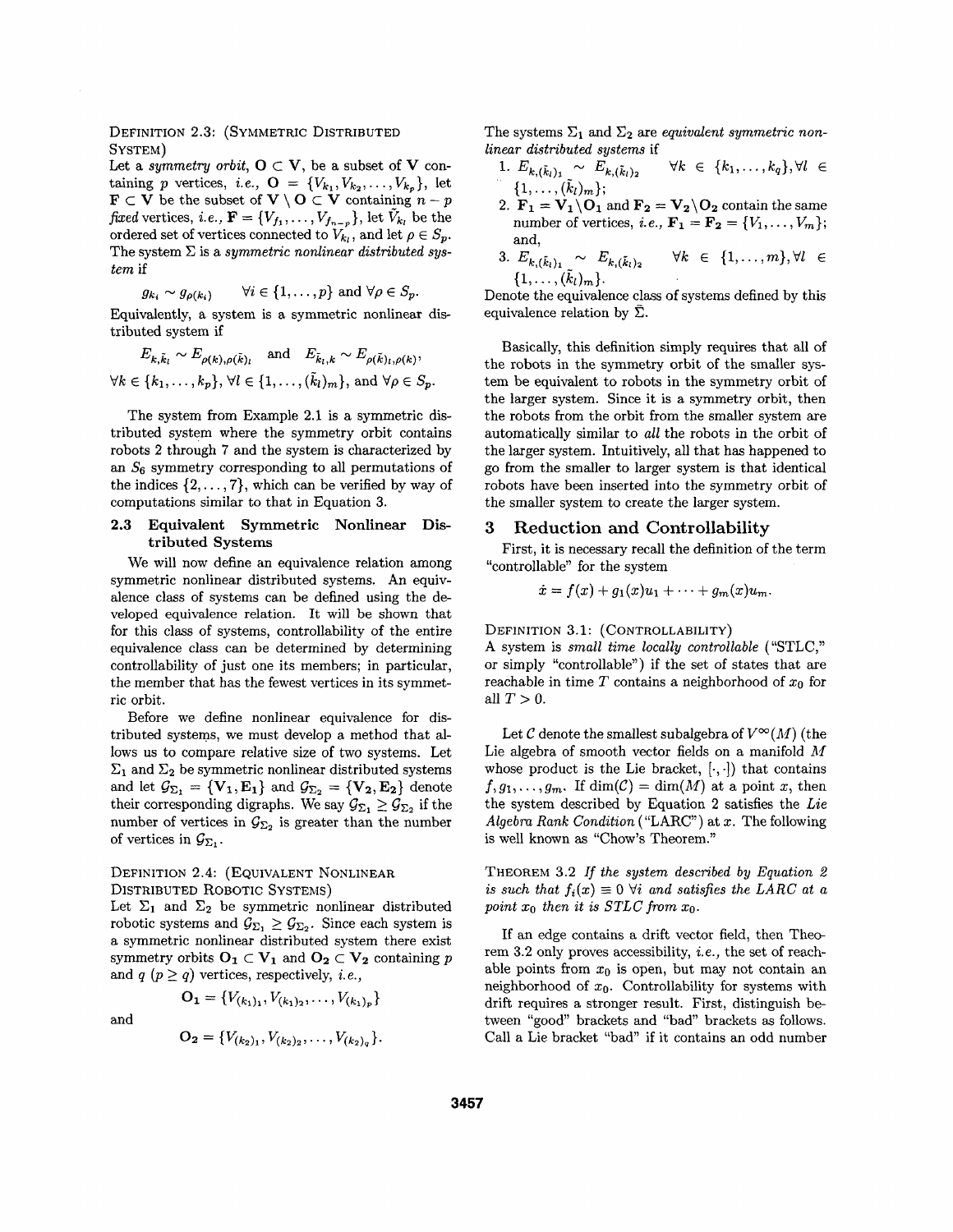of vector fields and an even number of each of the driftless vector fields,  $g_{i,j}$ , where the term "even" includes zero. If a Lie bracket is not "bad", then it is "good." For example,

| f                 | (1 total vector field) is bad.    |
|-------------------|-----------------------------------|
| $[g_1,g_2]$       | (2 total vector fields) is good.  |
| $[f,[g_1,g_2]]$   | $(3$ total vector fields) is bad. |
| $[g_1,[g_1,g_2]]$ | (3 total vector fields) is good.  |

Note that even though  $[g_1, [g_1, g_2]]$  has an odd number of vector fields it is still a good Lie bracket because it also contains an odd number of driftless vector fields. The following is a general theory for local controllability **[24].** 

THEOREM *3.3 If a system,* E, *satisfies LARC and all bad brackets are spanned by lower order good brackets, then*  $\Sigma$  *is STLC.* 

The following proposition is the main result of the paper.

PROPOSITION 3.4 *If any one member,*  $\Sigma_n$ , *of the equivalence class of symmetric distributed control systems,*  $\overline{\Sigma}$  *satisfies Theorem 3.3, then all larger members of the equivalence class,*  $\Sigma_i \in \overline{\Sigma}$  *where i > n of symmetric distributed control systems are STLC.* 

Proof: First we prove accessibility. Assume that  $\Sigma_n \in \overline{\Sigma}$ , satisfies the LARC. Partition the configuration manifold into submanifolds corresponding to each node in the control system, *i.e.*, let  $M = \prod_{i=1}^{n} V_i$ . Let  $\Sigma_n$  contain *n* nodes with *m* nodes in the symmetry orbit, and denote  $\Delta_i$  to be the subdistribution of  $\Delta_n$ which spans the tangent bundle to the submanifold associated with node *i*. We will show that if  $\Sigma_n$  is satisfies the LARC, then  $\Sigma_{n+1}$  satisfies the LARC, and then the result follows by induction.

For  $\Sigma_{n+1}$ , recall that the relationship between  $\Sigma_n$ and  $\Sigma_{n+1}$  was that a vertex,  $V_j$ , was added to the symmetry orbit. We will consider separately the fixed nodes, nodes in the symmetry orbit not  $V_j$  and not adjacent to  $V_j$ , the nodes adjacent to  $V_j$  and  $V_j$  itself. For a node,  $V_i$ , in the orbit not adjacent to  $V_j$ , denoted by  $\Delta_i$ , let the collection of vector fields  $\{X_1, \ldots, X_q\} \in \overline{\Delta}_n$  span  $\Delta_i$ . Then in  $\Sigma_{n+1}$  the same set of vector fields will span  $\Delta_i$  in  $\Sigma_{n+1}$  where the vector fields,  $X_i$  are defined *relative* (in position) to  $V_i$ . If an adjacent node, say *Vk,* is a fixed node, *i.e.,* not in the symmetry orbit, then  $\Delta_k$  will still span  $TV_k$  because vector fields have only been *added* to that node, and the existing vector fields are unchanged. For  $V_j$  and the adjacent vertices, by symmetry  $\exists \rho \in S_{m+1}$  such that  $V_j = V_{\rho(l)}$ , where  $V_l$  is a nonadjacent node. Let

the collection of vector fields  $\{X_1, \ldots, X_q\}$  spans  $TV_l$ , then  $\{\nu_* X_1, \ldots, \nu_* X_n\}$  must span  $TV_l$  because of the invariance of the system. Recall that if some of the  $X_i$ are Lie brackets, the result still holds since Lie brackets are natural with respect to the push forward of diffeomorphisms *(see* Proposition **4.2.23** of [25]). Similarly, for the vertices adjacent to  $V_j$ ,  $\exists \nu \in S_{m+1}$  such that  $V_{\nu(l)}$  is mapped to them, which shows that  $\Delta$  for the adjacent nodes in the symmetry orbit must span their tangent spaces. Since  $\exists \Delta_i$  such that span $\Delta_i = TV_i$ ,  $\Delta_{n+1} = \sum_{i=1}^{n+1} \Delta_i$  spans  $TM = \prod_{i=1}^{n+1} TV_i$ . Since *M* is a manifold, by Frobenius' theorem,  $\Delta_{m+1}$  is involutive. Therefore,  $\overline{\Delta}_{m+1}$  is full rank, and hence accessible.

For controllability, we must show that all bad brackets in the larger system must be spanned by lower order good brackets. This follows from an argument very similar to that which proved accessibility. In  $\Sigma_{n+1}$  one drift vector field has been added to the system relative to  $\Sigma_n$ , and all new bad brackets in  $\overline{\Delta}_{n+1}$  must contain this drift term. However, by symmetry, if  $X$  is a bad bracket,  $\exists \nu \in S_{m+1}$  such that  $\nu_*X = \tilde{X}$ , where  $\tilde{X}$  is a bad bracket that is already spanned by lower order good brackets, and since  $\nu$  is a homomorphism with respect to the Lie bracket product, there must exist good brackets,  $Y_i$  such that the set  $\{\nu_* Y_i\}$  span the bad bracket *X*. Therefore, all bad brackets in  $\overline{\Delta}_{n+1}$ are spanned by lower order good brackets. Therefore,  $\Sigma_{n+1}$  is STLC.

Since the main good bracket, bad bracket controllability result from [24] only provides a sufficient condition for controllability, Proposition **3.4** requires *more*  than the smaller system being STLC, it must satisfy the more restrictive condition that it satisfy the good bracket, bad bracket condition. For driftless systems, STLC of the smallest system is sufficient for controllability, however.

COROLLARY 3.5 If any one member,  $\Sigma_n$  of the equiv*alence class of symmetric distributed systems,*  $\overline{\Sigma}$  *is STLC and is driftless, i.e.,*  $f_i \equiv 0 \ \forall i$ *, then all larger members of*  $\Sigma_i \in \overline{\Sigma}$  *where i > n are STLC.* 

The necessary condition requires further assump tions regarding the largest degree of Lie bracket necessary for  $\overline{\Delta}$  to be involutive. Detailed computations illustrate that states from one node can "propagate" to affect other nodes via Lie brackets. In fact, they can "propagate" one node for each order of Lie bracket. We note that even though this proposition does not provide the necessary condition for controllability of a larger system, the sufficient condition is of greater engineering utility due to the fact that it can be used to determine controllability of a larger system by analyzing a smaller system.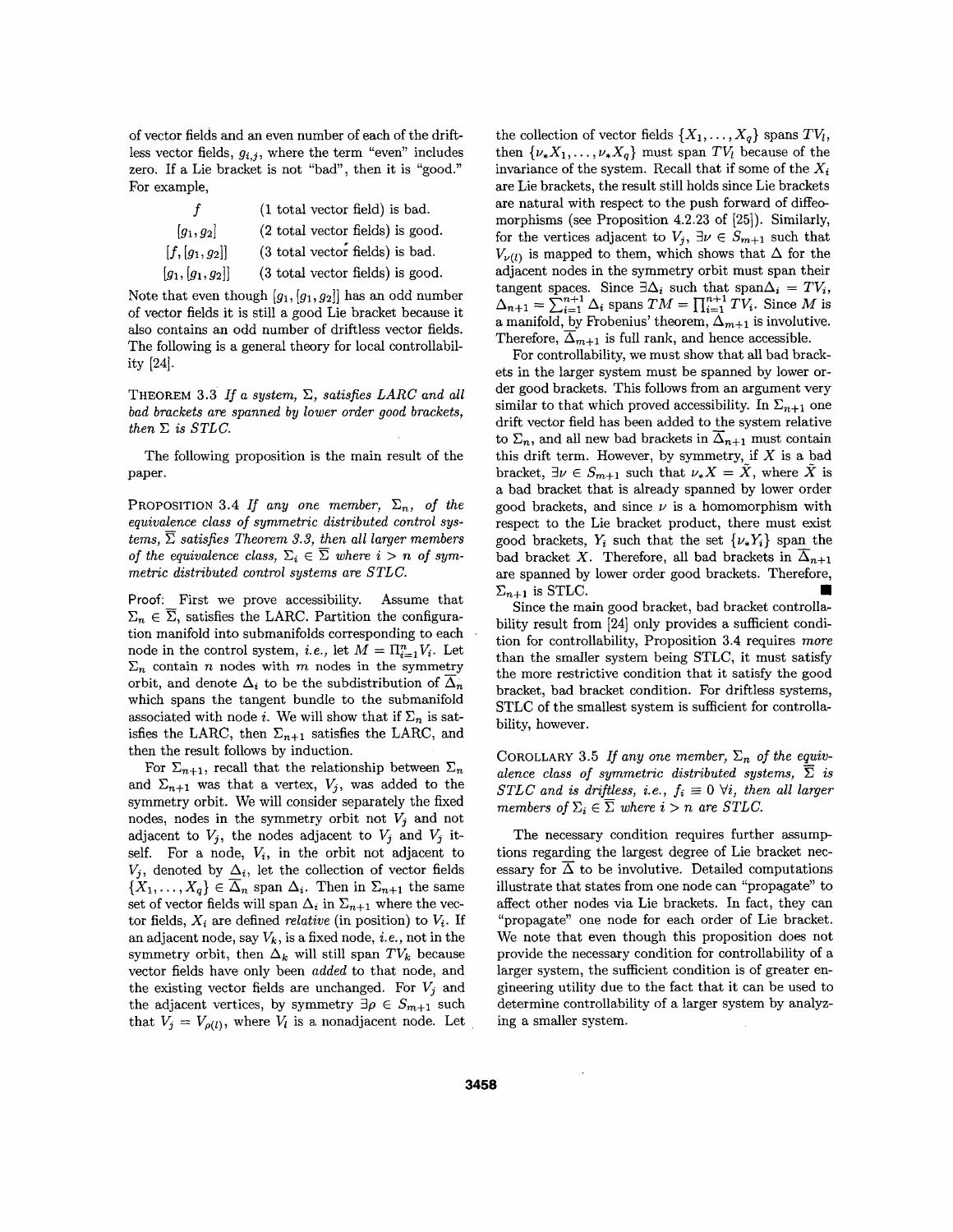

# **4** Example

This section provides a simple example that demonstrates the utility of the main result. Consider a group of **5** mobile robots moving in formation, where each robot is described by

$$
\left[\begin{array}{c} \dot{x} \\ \dot{y} \\ \dot{\theta} \end{array}\right] = \left[\begin{array}{c} \cos \theta \\ \sin \theta \\ 0 \end{array}\right] u_1 + \left[\begin{array}{c} 0 \\ 0 \\ 1 \end{array}\right] u_2
$$

where  $u_1$  is the linear velocity input and  $u_2$  is the angular velocity input from [26]. The group of robots will follow the nominal trajectory of a leading robot, which appears as a drift vector field in the system. The equation describing this system is



Figure **4** displays a digraph of this system. This equation is a symmetric nonlinear robotic system with drift. Now, consider the reduced order system,



Let  $f, g_1, g_2$ , and  $g_3$ , and  $g_4$  be the vector fields given in the reduced equation. Taking Lie brackets



we find that  $dim(span{g_1,...,g_{11}}) = 9$  and  $f(x) = 0$ at any point, *x,* where the angular positions of the robots are the same, so by Theorem **3.3** the reduced system is controllable from these same points. Furthermore, by Proposition **3.4** implies that the full system is also controllable from these points **as** well **as** is the entire equivalence class of systems.

#### *5* Conclusions and Future Work

In this paper, we have considered the controllability of nonlinear distributed robotic systems with drift. The main result was proving that controllability of large-scale systems can be determined on a reduced order system. In fact, it was shown that the controllability of an entire equivalence class of robotic systems can be determined from testing only one of its members, namely its smallest member.

A group of unicycle type mobile robots was used to demonstrate the main proposition of this paper. **Ex**tending this work to the formation control of symmetric robotic systems is currently being explored. The goal of this research is to design formation control **al**gorithms *(see* **[27], [28],** [29]) on reduced order systems, which can be extended to symmetrically equivalent large-scale systems. Another avenue of future work is to examine stability properties for symmetric robotic systems. Additionally, we would like to examine the more useful control synthesis problem. We would like to exploit the symmetry properties presented in this paper to formulate "reduced order" methods to synthesize controllers.